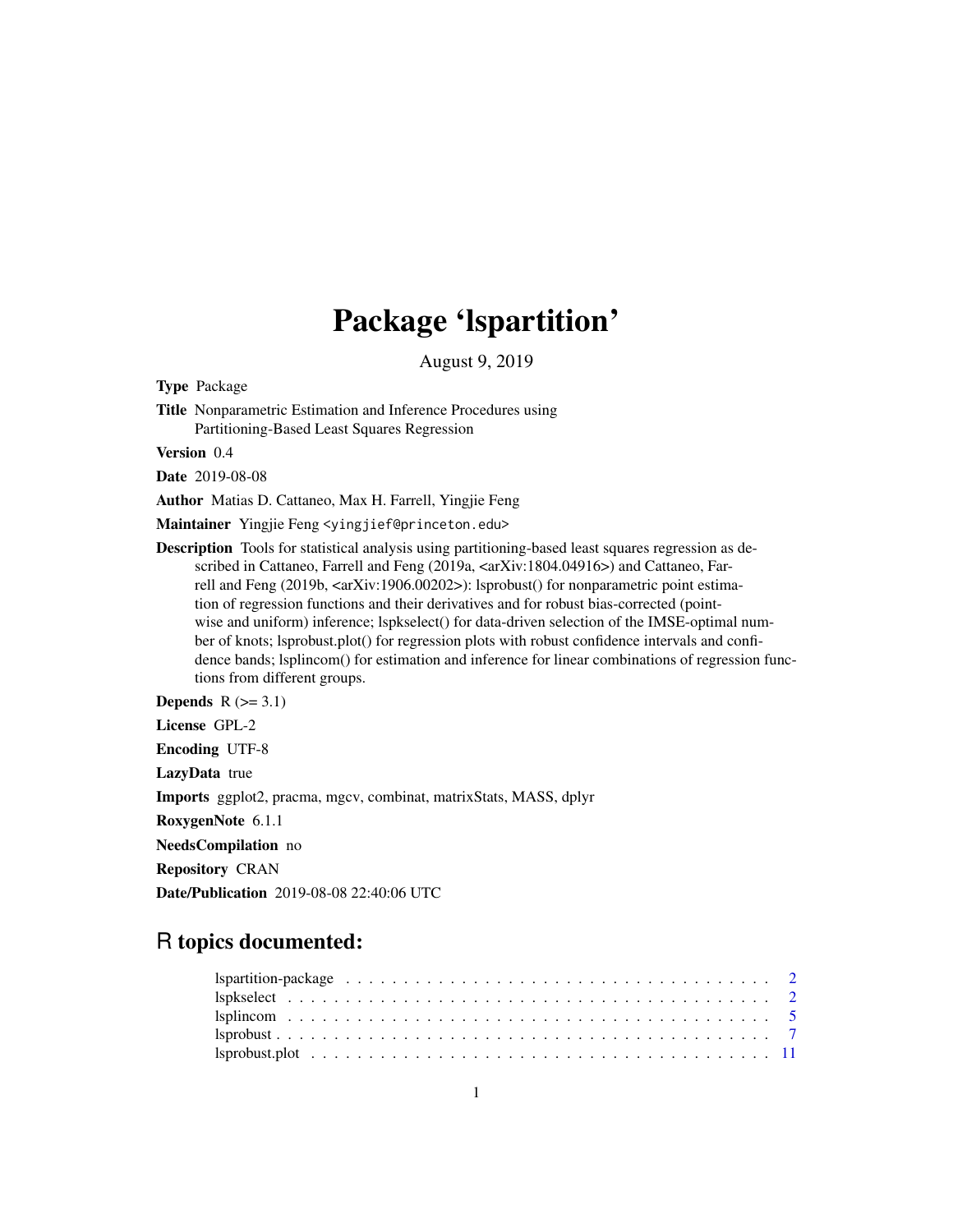<span id="page-1-0"></span>2 lspkselect and the state of the state of the state of the state of the state of the state of the state of the state of the state of the state of the state of the state of the state of the state of the state of the state

#### **Index** 2008 **[14](#page-13-0)**

lspartition-package *Nonparametric Estimation and Inference using Partitioning-Based Least Squares Regression*

#### Description

This package provides tools for statistical analysis using B-splines, wavelets, and piecewise polynomials as described in [Cattaneo, Farrell and Feng \(2019a\):](https://arxiv.org/abs/1804.04916) [lsprobust](#page-6-1) for least squares point estimation with robust bias-corrected pointwise and uniform inference procedures; [lspkselect](#page-1-1) for datadriven procedures for selecting the IMSE-optimal number of partitioning knots; [lsprobust.plot](#page-10-1) for regression plots with robust confidence intervals and confidence bands; [lsplincom](#page-4-1) for estimation and inference for linear combination of regression functions of different groups.

The companion software article, [Cattaneo, Farrell and Feng \(2019b\),](https://arxiv.org/abs/1906.00202) provides further implementation details and empirical illustrations.

#### Author(s)

Matias D. Cattaneo, Princeton University, Princeton, NJ. <cattaneo@princeton.edu>.

Max H. Farrell, University of Chicago, Chicago, IL. <max.farrell@chicagobooth.edu>.

Yingjie Feng (maintainer), Princeton University, Princeton, NJ. < yingjief@princeton.edu>.

#### References

Cattaneo, M. D., M. H. Farrell, and Y. Feng (2019a): [Large Sample Properties of Partitioning-Based](https://arxiv.org/abs/1804.04916) [Series Estimators.](https://arxiv.org/abs/1804.04916) Annals of Statistics, forthcoming. arXiv:1804.04916.

Cattaneo, M. D., M. H. Farrell, and Y. Feng (2019b): [lspartition: Partitioning-Based Least Squares](https://arxiv.org/abs/1906.00202) [Regression.](https://arxiv.org/abs/1906.00202) R Journal, forthcoming. arXiv:1906.00202.

<span id="page-1-1"></span>

| lspkselect | Tuning Parameter Selection Procedures for Partitioning-Based Re- |
|------------|------------------------------------------------------------------|
|            | gression Estimation and Inference                                |

#### **Description**

lspkselect implements data-driven procedures to select the Integrated Mean Squared Error (IMSE) optimal number of partitioning knots for partitioning-based least squares regression estimators. Three series methods are supported: B-splines, compactly supported wavelets, and piecewise polynomials. See [Cattaneo and Farrell \(2013\)](https://sites.google.com/site/nppackages/lspartition/Cattaneo-Farrell_2013_JoE.pdf?attredirects=0) and [Cattaneo, Farrell and Feng \(2019a\)](https://arxiv.org/abs/1804.04916) for complete details.

Companion commands: [lsprobust](#page-6-1) for partitioning-based least squares regression estimation and inference; [lsprobust.plot](#page-10-1) for plotting results; [lsplincom](#page-4-1) for multiple sample estimation and inference.

A detailed introduction to this command is given in [Cattaneo, Farrell and Feng \(2019b\).](https://arxiv.org/abs/1906.00202)

For more details, and related Stata and R packages useful for empirical analysis, visit [https://](https://sites.google.com/site/nppackages/) [sites.google.com/site/nppackages/](https://sites.google.com/site/nppackages/).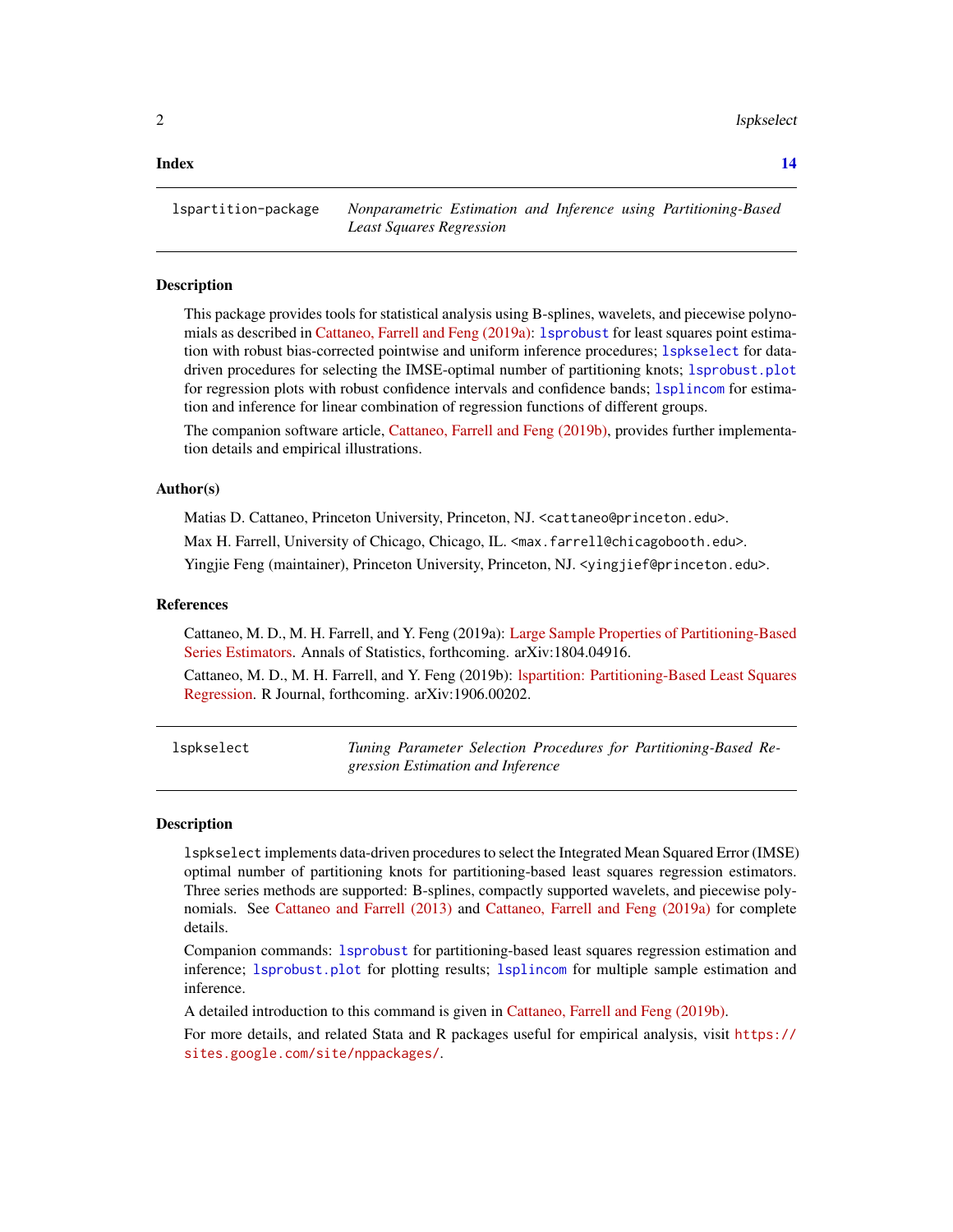#### lspkselect 3

## Usage

```
lspkselect(y, x, m = NULL, m(bc = NULL, smooth = NULL,bsmooth = NULL, deriv = NULL, method = "bs", ktype = "uni",
 kselect = "imse-dpi", proj = TRUE, bc = "bc3", vce = "hc2",
 subset = NULL, rotnorm = TRUE)
## S3 method for class 'lspkselect'
print(x, \ldots)## S3 method for class 'lspkselect'
summary(object, ...)
```
## Arguments

| У       | Outcome variable.                                                                                                                                                                                                                                                                                                                            |
|---------|----------------------------------------------------------------------------------------------------------------------------------------------------------------------------------------------------------------------------------------------------------------------------------------------------------------------------------------------|
| X       | Independent variable. A matrix or data frame.                                                                                                                                                                                                                                                                                                |
| m       | Order of basis used in the main regression. Default is m=2.                                                                                                                                                                                                                                                                                  |
| $m$ .bc | Order of basis used to estimate leading bias. Default is m. bc=m+1.                                                                                                                                                                                                                                                                          |
| smooth  | Smoothness of B-splines for point estimation. When smooth=s, B-splines have<br>s-order continuous derivatives. Default is smooth=m-2.                                                                                                                                                                                                        |
| bsmooth | Smoothness of B-splines for bias correction. Default is bsmooth=m.bc-2.                                                                                                                                                                                                                                                                      |
| deriv   | Derivative order of the regression function to be estimated. A vector object of<br>the same length as $ncol(x)$ . Default is deriv= $c(\emptyset, , \emptyset)$ .                                                                                                                                                                            |
| method  | Type of basis used for expansion. Options are "bs" for B-splines, "wav" for<br>compactly supported wavelets (Cohen, Daubechies and Vial, 1993), and "pp"<br>for piecewise polynomials. Default is method="bs".                                                                                                                               |
| ktype   | Knot placement. Options are "uni" for evenly spaced knots over the support of<br>x and "qua" for quantile-spaced knots. Default is ktype="uni".                                                                                                                                                                                              |
| kselect | Method for selecting the number of inner knots used by 1 spk select. Options<br>are "imse-rot" for a rule-of-thumb (ROT) implementation of IMSE-optimal<br>number of knots, "imse-dpi" for second generation direct plug-in (DPI) im-<br>plementation of IMSE-optimal number of knots, and "all" for both. Default is<br>kselect="imse-dpi". |
| proj    | If TRUE, projection of leading approximation error onto the lower-order approx-<br>imating space is included for bias correction (splines and piecewise polynomial<br>only). Default is proj=TRUE.                                                                                                                                           |
| bc      | Bias correction method. Options are "bc1" for higher-order-basis bias correc-<br>tion, "bc2" for least squares bias correction, and "bc3" for plug-in bias correc-<br>tion. Defaults are "bc3" for splines and piecewise polynomials and "bc2" for<br>wavelets.                                                                              |
| vce     | Procedure to compute the heteroskedasticity-consistent (HCk) variance-covariance<br>matrix estimator with plug-in residuals. Options are                                                                                                                                                                                                     |
|         | • "hc0" for unweighted residuals (HC0).                                                                                                                                                                                                                                                                                                      |
|         |                                                                                                                                                                                                                                                                                                                                              |

• "hc1" for HC1 weights.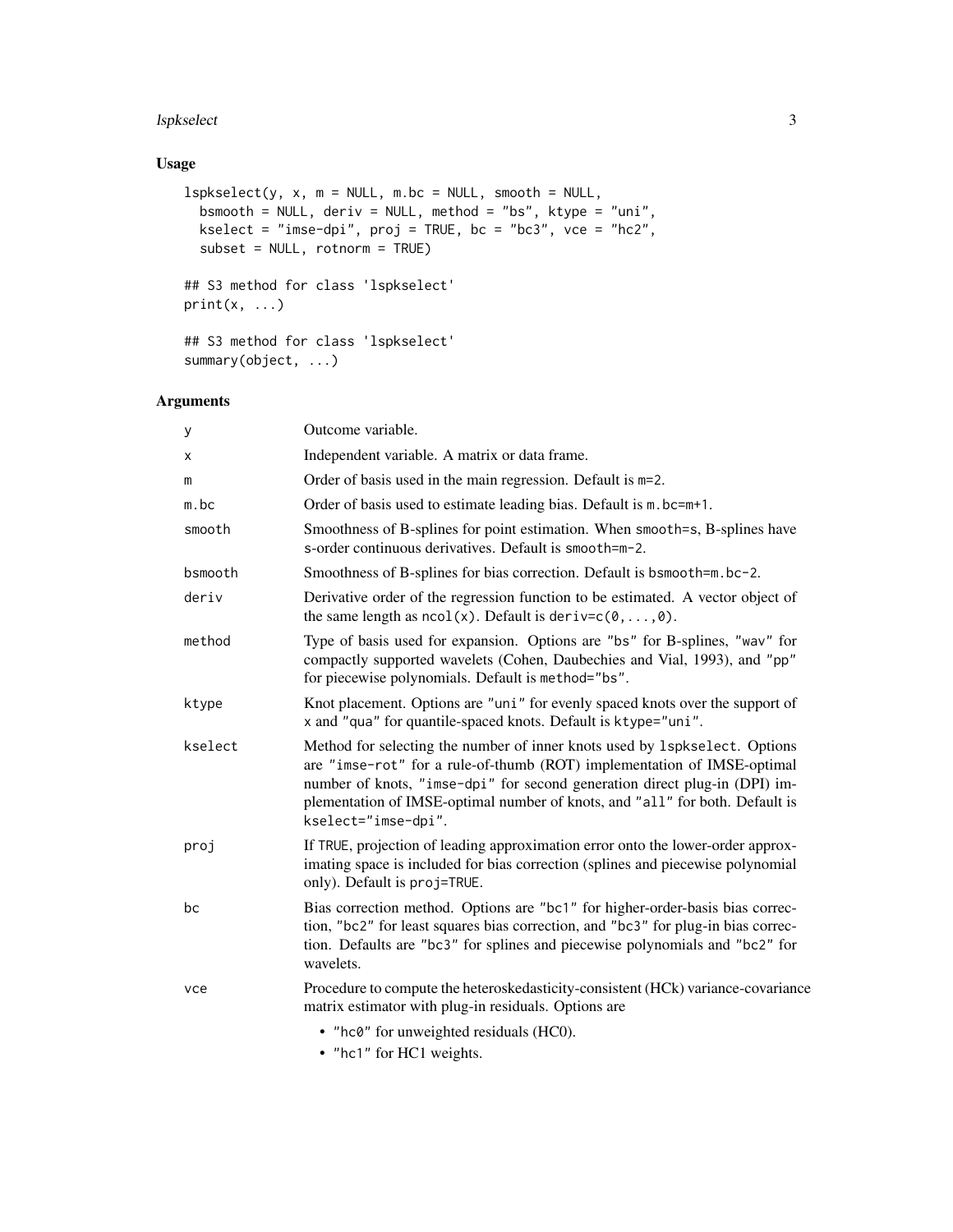<span id="page-3-0"></span>

|         | • "hc2" for HC2 weights. Default.                             |
|---------|---------------------------------------------------------------|
|         | • "hc3" for HC3 weights.                                      |
| subset  | Optional rule specifying a subset of observations to be used. |
| rotnorm | If TRUE, ROT selection is adjusted using normal densities.    |
| .       | further arguments                                             |
| object  | class 1spkselect objects.                                     |
|         |                                                               |

## Value

| ks  | A matrix may contain k.rot (IMSE-optimal number of knots for the main<br>regression through ROT implementation), k bias rot (IMSE-optimal num-<br>ber of knots for bias correction through ROT implementation), k.dpi (IMSE-<br>optimal number of knots for the main regression through DPI implementation),<br>k bias dpi (IMSE-optimal number of knots for bias correction through DPI<br>implementation) |
|-----|-------------------------------------------------------------------------------------------------------------------------------------------------------------------------------------------------------------------------------------------------------------------------------------------------------------------------------------------------------------------------------------------------------------|
| opt | A list containing options passed to the function.                                                                                                                                                                                                                                                                                                                                                           |

#### Methods (by generic)

- print: print method for class "lspkselect".
- summary: summary method for class "lspkselect".

## Author(s)

Matias D. Cattaneo, Princeton University, Princeton, NJ. <cattaneo@princeton.edu>.

Max H. Farrell, University of Chicago, Chicago, IL. <max.farrell@chicagobooth.edu>.

Yingjie Feng (maintainer), Princeton University, Princeton, NJ. < yingjief@princeton.edu>.

## References

Cattaneo, M. D., and M. H. Farrell (2013): [Optimal convergence rates, Bahadur representation, and](https://sites.google.com/site/nppackages/lspartition/Cattaneo-Farrell_2013_JoE.pdf?attredirects=0) [asymptotic normality of partitioning estimators.](https://sites.google.com/site/nppackages/lspartition/Cattaneo-Farrell_2013_JoE.pdf?attredirects=0) Journal of Econometrics 174(2): 127-143.

Cattaneo, M. D., M. H. Farrell, and Y. Feng (2019a): [Large Sample Properties of Partitioning-Based](https://arxiv.org/abs/1804.04916) [Series Estimators.](https://arxiv.org/abs/1804.04916) Annals of Statistics, forthcoming. arXiv:1804.04916.

Cattaneo, M. D., M. H. Farrell, and Y. Feng (2019b): [lspartition: Partitioning-Based Least Squares](https://arxiv.org/abs/1906.00202) [Regression.](https://arxiv.org/abs/1906.00202) R Journal, forthcoming. arXiv:1906.00202.

Cohen, A., I. Daubechies, and P.Vial (1993): Wavelets on the Interval and Fast Wavelet Transforms. Applied and Computational Harmonic Analysis 1(1): 54-81.

#### See Also

[lsprobust](#page-6-1), [lsprobust.plot](#page-10-1), [lsplincom](#page-4-1)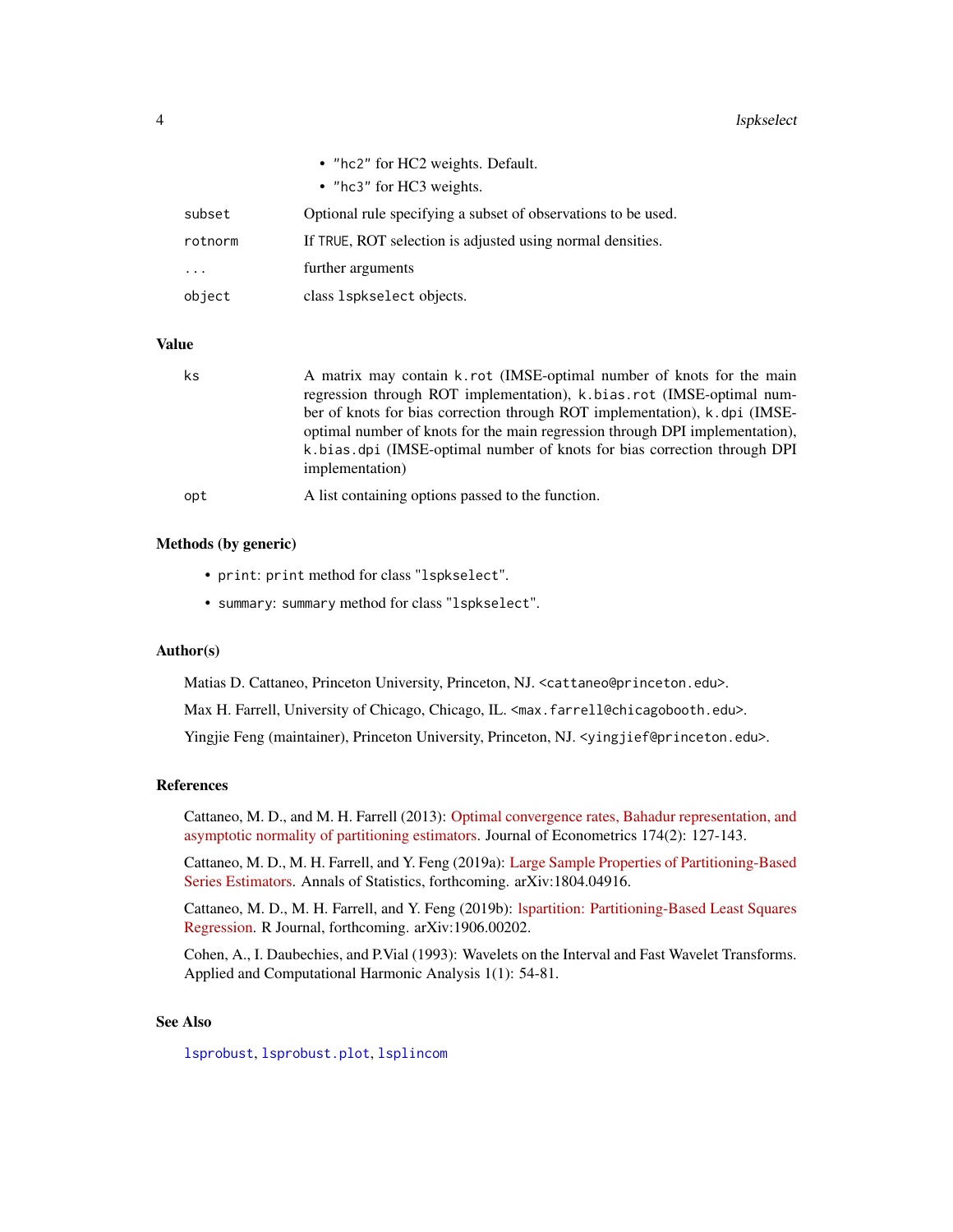#### <span id="page-4-0"></span>lsplincom 55 to 55 to 55 to 55 to 55 to 55 to 55 to 55 to 55 to 55 to 55 to 55 to 55 to 55 to 55 to 55 to 55 to 55 to 55 to 55 to 55 to 55 to 55 to 55 to 55 to 55 to 55 to 55 to 55 to 55 to 55 to 55 to 55 to 55 to 55 to 55

#### Examples

```
x <- data.frame(runif(500), runif(500))
y <- sin(4*x[,1])+cos(x[,2])+rnorm(500)
est <- lspkselect(y, x)
summary(est)
```
<span id="page-4-1"></span>

lsplincom *Linear Combination of Estimators for* lspartition *Package*

#### Description

lsplincom implements user-specified linear combinations across different data sub-groups for regression functions estimation, and computes corresponding (pointwise and uniform) robust biascorrected inference measures. Estimation and inference is implemented using the **Ispartition** package. See [Cattaneo and Farrell \(2013\)](https://sites.google.com/site/nppackages/lspartition/Cattaneo-Farrell_2013_JoE.pdf?attredirects=0) and [Cattaneo, Farrell and Feng \(2019a\)](https://arxiv.org/abs/1804.04916) for complete details.

A detailed introduction to this command is given in [Cattaneo, Farrell and Feng \(2019b\).](https://arxiv.org/abs/1906.00202)

For more details, and related Stata and R packages useful for empirical analysis, visit [https://](https://sites.google.com/site/nppackages/) [sites.google.com/site/nppackages/](https://sites.google.com/site/nppackages/).

#### Usage

```
lsplincom(y, x, G, R, eval = NULL, neval = NULL, level = 95,
 band = FALSE, cb.method = NULL, cb.grid = NULL, cb.ngrid = 50,
 B = 1000, subset = NULL, knot = NULL, ...)
```
## S3 method for class 'lsplincom'  $print(x, \ldots)$ 

## S3 method for class 'lsplincom' summary(object, ...)

#### Arguments

| У     | Outcome variable.                                                                                                                                                                                        |
|-------|----------------------------------------------------------------------------------------------------------------------------------------------------------------------------------------------------------|
| X     | Independent variable. A matrix or data frame.                                                                                                                                                            |
| G     | Group indicator. It may take on multiple discrete values.                                                                                                                                                |
| R     | A numeric vector giving the linear combination of interest. Each element is the<br>coefficient of the conditional mean estimator of one group, and they are ordered<br>ascendingly along the value of G. |
| eval  | Evaluation points. A matrix or data frame.                                                                                                                                                               |
| neval | Number of quantile-spaced evaluating points.                                                                                                                                                             |
| level | Confidence level used for confidence intervals; default is level=95.                                                                                                                                     |
| band  | If TRUE, the critical value for constructing confidence band is calculated. Default<br>is band=FALSE.                                                                                                    |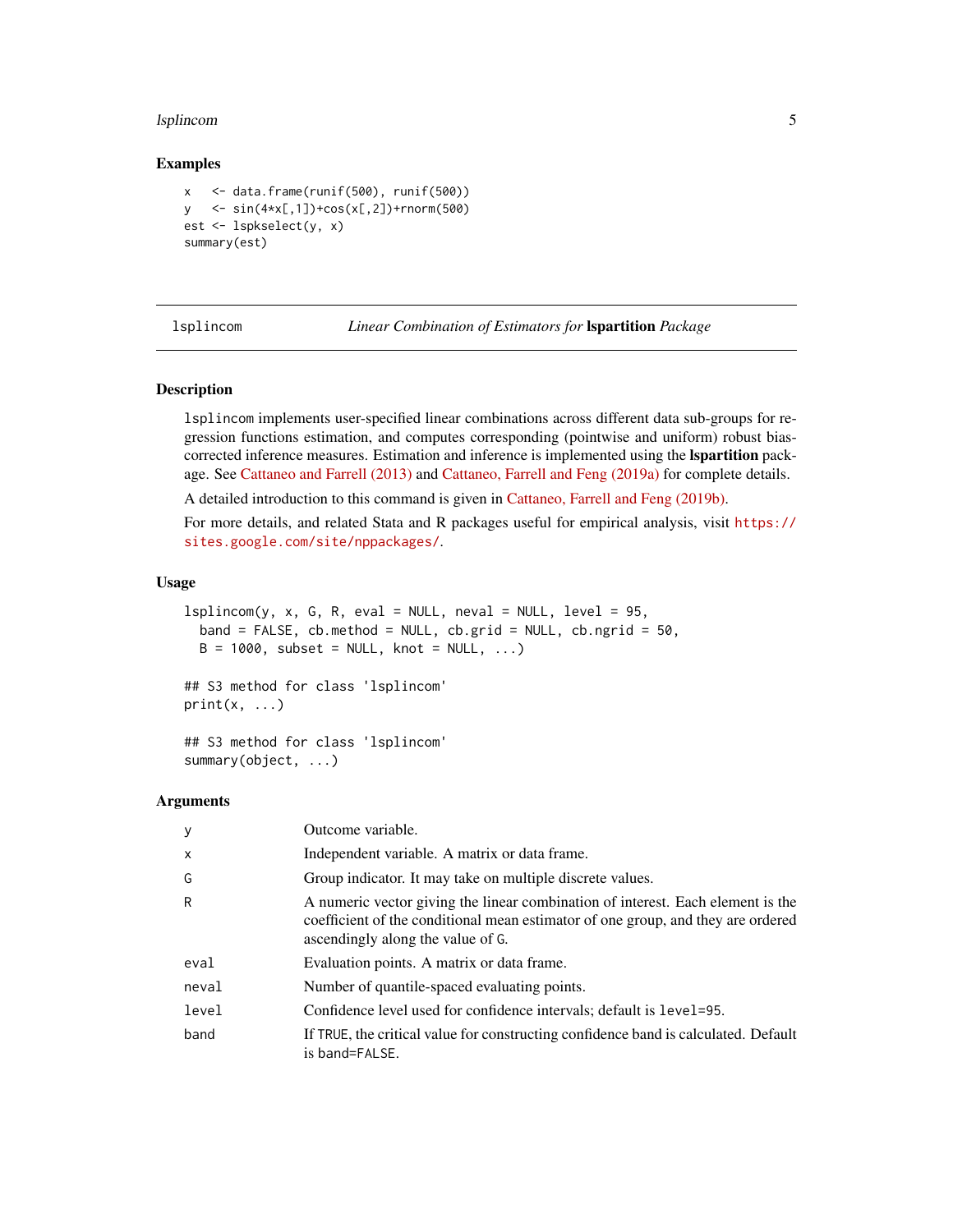<span id="page-5-0"></span>

| cb.method  | Method used to calculate the critical value for confidence bands. Options are<br>"pl" for a simulation-based plug-in procedure, and "wb" for a wild bootstrap<br>procedure. If band=TRUE with cb. method unspecified, default is cb. method="pl".                                                                                                                                                                                        |
|------------|------------------------------------------------------------------------------------------------------------------------------------------------------------------------------------------------------------------------------------------------------------------------------------------------------------------------------------------------------------------------------------------------------------------------------------------|
| cb.grid    | A matrix containing all grid points used to construct confidence bands. Each<br>row correponds to the coordinates of one grid point.                                                                                                                                                                                                                                                                                                     |
| cb.ngrid   | A numeric vector of the same length as $ncol(x)$ . Each element corresponds<br>to the number of grid points for each dimension used to implement uniform<br>inference. Default is uni.ngrid=50.                                                                                                                                                                                                                                          |
| B          | Number of simulated samples used to obtain the critical value for confidence<br>bands. Default is B=1000.                                                                                                                                                                                                                                                                                                                                |
| subset     | Optional rule specifying a subset of observations to be used.                                                                                                                                                                                                                                                                                                                                                                            |
| knot       | A list of numeric vectors giving the knot positions (including boundary knots)<br>for each dimension which are used in the main regression. The length of the list<br>is equal to $ncol(x)$ . If not specified, it uses the number of knots either speci-<br>fied by users or computed by the companion command 1 spk select to generate<br>the corresponding knots according to the rule specified by ktype. See help for<br>lsprobust. |
| $\ddots$ . | Arguments to be passed to the function. See 1sprobust.                                                                                                                                                                                                                                                                                                                                                                                   |
| object     | class 1sp1incom objects.                                                                                                                                                                                                                                                                                                                                                                                                                 |
|            |                                                                                                                                                                                                                                                                                                                                                                                                                                          |

## Value

| Estimate | A matrix containing eval (grid points), N (effective sample sizes), tau.cl (point<br>estimates with a basis of order m), tau bc (bias corrected point estimates with<br>a basis of order m.bc), se.cl (standard error corresponding to tau.cl), and se.rb<br>(robust standard error). |
|----------|---------------------------------------------------------------------------------------------------------------------------------------------------------------------------------------------------------------------------------------------------------------------------------------|
| sup.cval | Critical value for constructing confidence bands.                                                                                                                                                                                                                                     |
| opt      | A list containing options passed to the function.                                                                                                                                                                                                                                     |

## Methods (by generic)

- print: print method for class "lsplincom".
- summary: summary method for class "lsplincom"

#### Author(s)

Matias D. Cattaneo, Princeton University, Princeton, NJ. <cattaneo@princeton.edu>.

Max H. Farrell, University of Chicago, Chicago, IL. <max.farrell@chicagobooth.edu>.

Yingjie Feng (maintainer), Princeton University, Princeton, NJ. < yingjief@princeton.edu>.

## References

Cattaneo, M. D., M. H. Farrell, and Y. Feng (2019a): [Large Sample Properties of Partitioning-Based](https://arxiv.org/abs/1804.04916) [Series Estimators.](https://arxiv.org/abs/1804.04916) Annals of Statistics, forthcoming. arXiv:1804.04916.

Cattaneo, M. D., M. H. Farrell, and Y. Feng (2019b): [lspartition: Partitioning-Based Least Squares](https://arxiv.org/abs/1906.00202) [Regression.](https://arxiv.org/abs/1906.00202) R Journal, forthcoming. arXiv:1906.00202.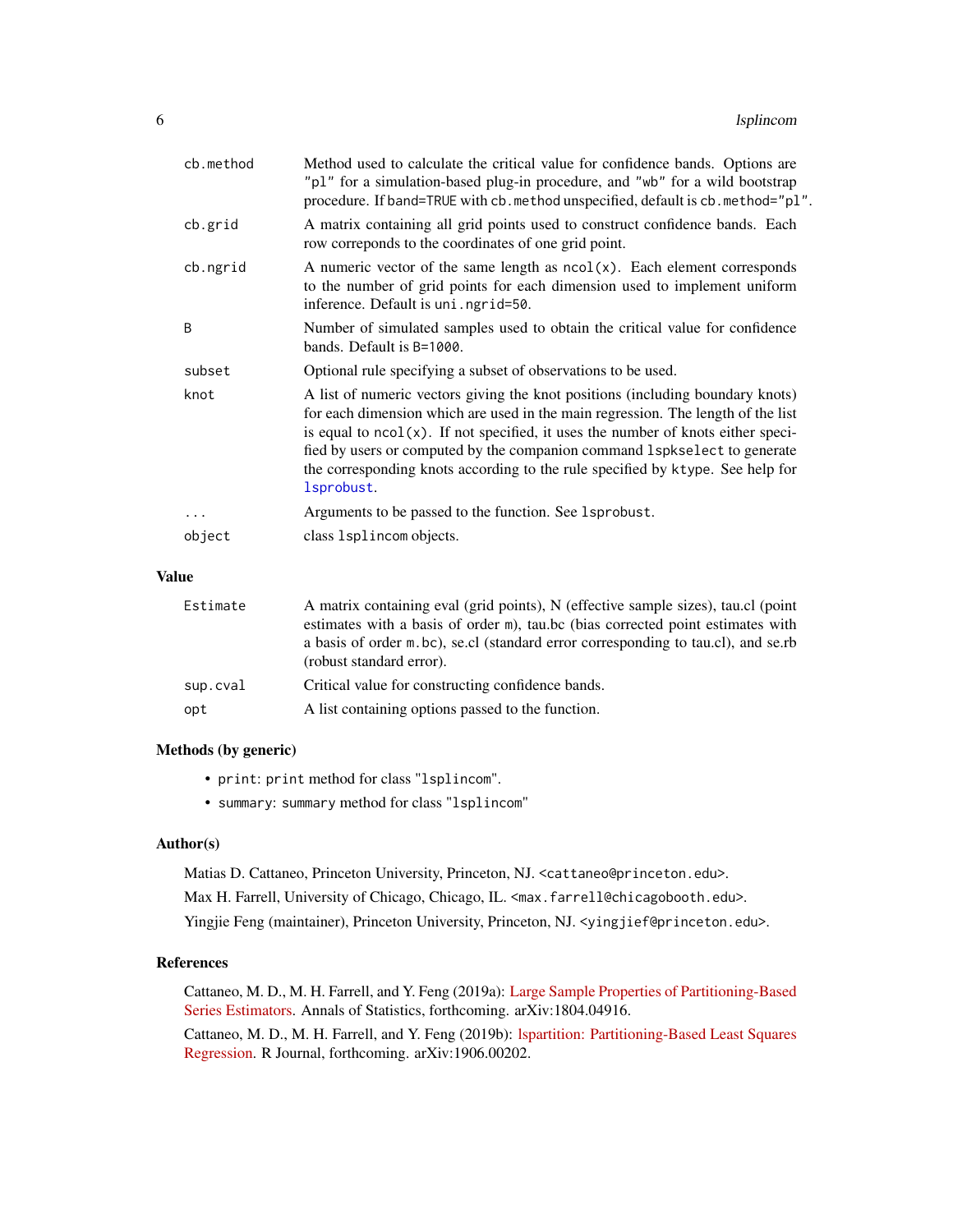#### <span id="page-6-0"></span>lsprobust 7 and 2012 1996 and 2013 1997 and 2013 1997 and 2013 1997 and 2013 1997 and 2013 1997 and 2013 1997

#### See Also

[lsprobust](#page-6-1), [lspkselect](#page-1-1), [lsprobust.plot](#page-10-1),

#### Examples

```
x \le - runif(500)
y <- sin(4*x)+rnorm(500)
z <- c(rep(0, 250), rep(1, 250))
est \le lsplincom(y, x, z, c(-1, 1))
summary(est)
```
<span id="page-6-1"></span>lsprobust *Partitioning-Based Least Squares Regression with Robust Inference.*

#### Description

lsprobust implements partitioning-based least squares point estimators for the regression function and its derivatives. It also provides robust bias-corrected (pointwise and uniform) inference, including simulation-based confidence bands. Three series methods are supported: B-splines, compact supported wavelets, and piecewise polynomials. See [Cattaneo and Farrell \(2013\)](https://sites.google.com/site/nppackages/lspartition/Cattaneo-Farrell_2013_JoE.pdf?attredirects=0) and [Cattaneo,](https://arxiv.org/abs/1804.04916) [Farrell and Feng \(2019a\)](https://arxiv.org/abs/1804.04916) for complete details.

Companion commands: [lspkselect](#page-1-1) for data-driven IMSE-optimal selection of the number of knots on rectangular partitions; [lsprobust.plot](#page-10-1) for plotting results; [lsplincom](#page-4-1) for multiple sample estimation and inference.

A detailed introduction to this command is given in [Cattaneo, Farrell and Feng \(2019b\).](https://arxiv.org/abs/1906.00202)

For more details, and related Stata and R packages useful for empirical analysis, visit [https://](https://sites.google.com/site/nppackages/) [sites.google.com/site/nppackages/](https://sites.google.com/site/nppackages/).

#### Usage

```
lsprobust(y, x, eval = NULL, neval = NULL, method = "bs", m = NULL,
 m(bc = NULL, deriv = NULL, smooth = NULL, bsmooth = NULL,ktype = "uni", knot = NULL, nknot = NULL, same = TRUE,
 bknot = NULL, bnknot = NULL, J = NULL, bc = "bc3", proj = TRUE,
 kselect = "imse-dpi", vce = "hc2", level = 95, uni.method = NULL,
 uni.grid = NULL, uni.ngrid = 50, uni.out = FALSE, band = FALSE,
 B = 1000, subset = NULL, rotnorm = TRUE)
## S3 method for class 'lsprobust'
print(x, \ldots)## S3 method for class 'lsprobust'
summary(object, ...)
```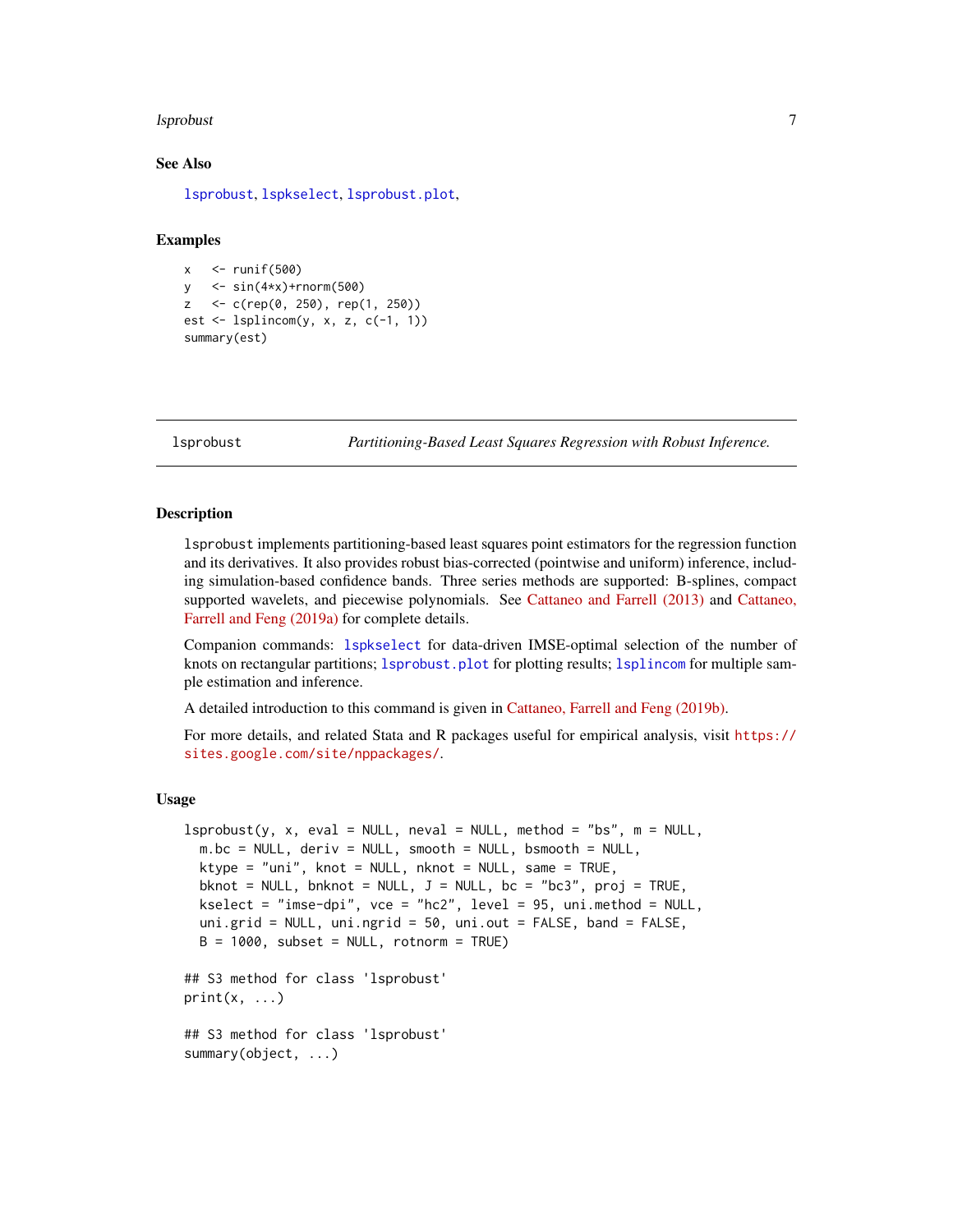## Arguments

| У       | Outcome variable.                                                                                                                                                                                                                                                                                                                                                                                         |
|---------|-----------------------------------------------------------------------------------------------------------------------------------------------------------------------------------------------------------------------------------------------------------------------------------------------------------------------------------------------------------------------------------------------------------|
| Χ       | Independent variable. A matrix or data frame.                                                                                                                                                                                                                                                                                                                                                             |
| eval    | Evaluation points. A matrix or data frame.                                                                                                                                                                                                                                                                                                                                                                |
| neval   | Number of quantile-spaced evaluating points.                                                                                                                                                                                                                                                                                                                                                              |
| method  | Type of basis used for expansion. Options are "bs" for B-splines, "wav" for<br>compactly supported wavelets (Cohen, Daubechies and Vial, 1993), and "pp"<br>for piecewise polynomials. Default is method="bs".                                                                                                                                                                                            |
| m       | Order of basis used in the main regression. Default is $m=2$ . For B-splines, if<br>smooth is specified but m is unspecified, default is m=smooth+2.                                                                                                                                                                                                                                                      |
| m.bc    | Order of basis used to estimate leading bias. Default is $m$ . bc= $m+1$ . For B-splines,<br>if bsmooth is specified but m. bc is unspecified, default is m. bc=bsmooth+2.                                                                                                                                                                                                                                |
| deriv   | Derivative order of the regression function to be estimated. A vector object of<br>the same length as $ncol(x)$ . Default is deriv= $c(0, \ldots, 0)$ .                                                                                                                                                                                                                                                   |
| smooth  | Smoothness of B-splines for point estimation. When smooth=s, B-splines have<br>s-order continuous derivatives. Default is smooth=m-2.                                                                                                                                                                                                                                                                     |
| bsmooth | Smoothness of B-splines for bias correction. Default is bsmooth=m.bc-2.                                                                                                                                                                                                                                                                                                                                   |
| ktype   | Knot placement. Options are "uni" for evenly-spaced knots over the support of<br>x and "qua" for quantile-spaced knots. Default is ktype="uni".                                                                                                                                                                                                                                                           |
| knot    | A list of numeric vectors giving the knot positions (including boundary knots)<br>for each dimension which are used in the main regression. The length of the list<br>is equal to $ncol(x)$ . If not specified, it uses the number of knots either specified<br>by users or computed by the companion command 1spkselect to generate the<br>corresponding knots according to the rule specified by ktype. |
| nknot   | A numeric vector of the same length as $ncol(x)$ . Each element corresponds<br>to the number of <i>inner</i> partitioning knots for each dimension used in the main<br>regression. If not specified, nknot is computed by the companion command<br>lspkselect.                                                                                                                                            |
| same    | If TRUE, the same knots are used for bias correction as that for the main regres-<br>sion. Default is same=TRUE.                                                                                                                                                                                                                                                                                          |
| bknot   | A list of numeric vectors giving knot positions used for bias correction. If not<br>specified and same=FALSE, it uses the number of knots either specified by users<br>or computed by the companion command 1spkselect to generate knots accord-<br>ing to the rule specified by ktype.                                                                                                                   |
| bnknot  | A numeric vector of the same length as $ncol(x)$ . Each element corresponds<br>to the number of <i>inner</i> partitioning knots for each dimension used for bias<br>correction. If not specified, bnknot is computed by the companion command<br>lspkselect.                                                                                                                                              |
| J       | A numeric vector containing resolution levels of father wavelets for each dimen-<br>sion.                                                                                                                                                                                                                                                                                                                 |
| bc      | Bias correction method. Options are "bc1" for higher-order-basis bias correc-<br>tion, "bc2" for least squares bias correction, and "bc3" for plug-in bias correc-<br>tion. Default are "bc3" for splines and piecewise polynomials and "bc2" for<br>wavelets.                                                                                                                                            |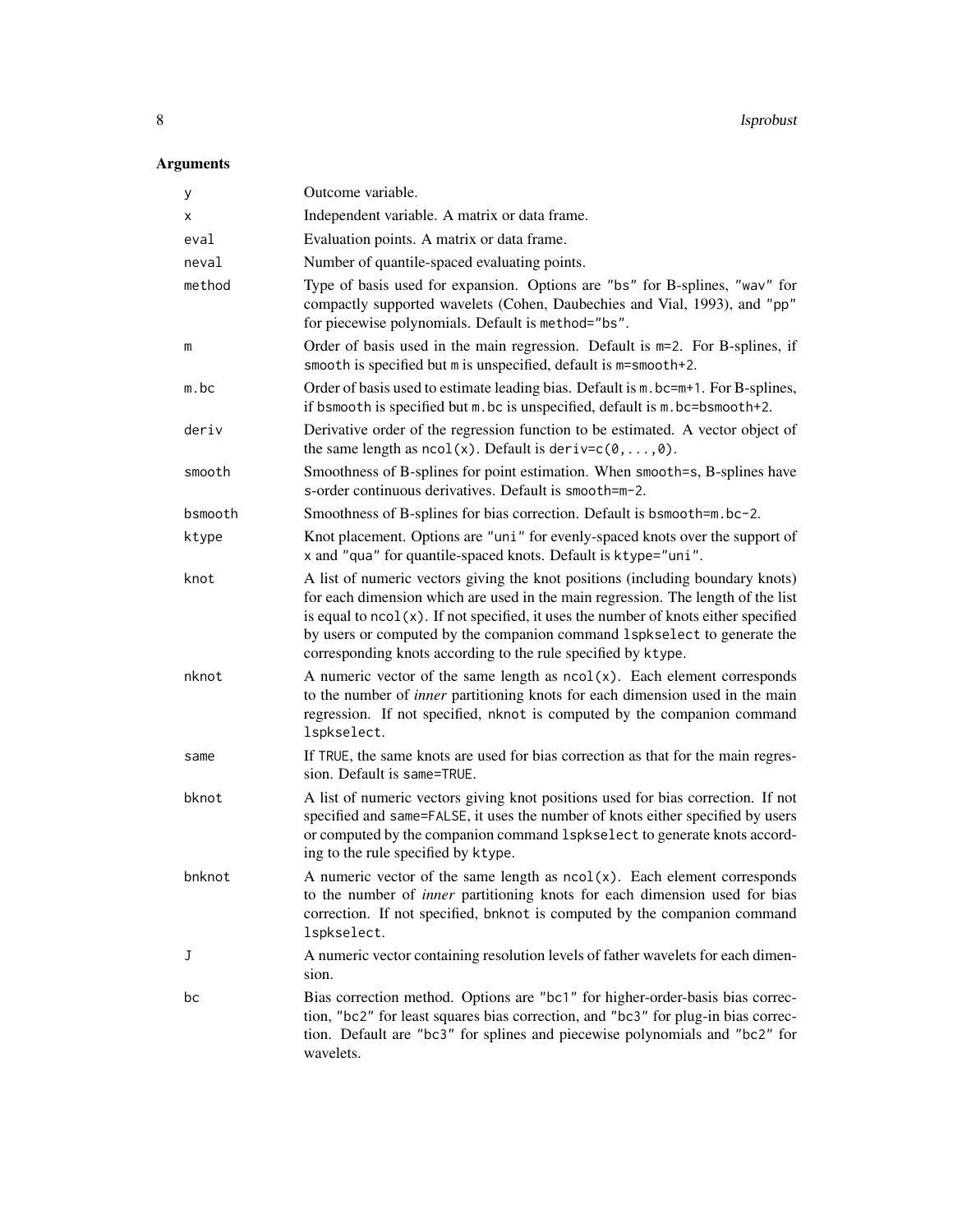#### lsprobust 9

| proj       | If TRUE, projection of leading approximation error onto the lower-order approxi-<br>mation space is included for bias correction (splines and piecewise polynomials<br>only). Default is proj=TRUE.                                                                                  |
|------------|--------------------------------------------------------------------------------------------------------------------------------------------------------------------------------------------------------------------------------------------------------------------------------------|
| kselect    | Method for selecting the number of inner knots used by 1spkselect. Options<br>are "imse-rot" for ROT implementation of IMSE-optimal number of knots<br>and "imse-dpi" for second generation of DPI implementation of IMSE-optimal<br>number of knots. Default is kselect="imse-dpi". |
| vce        | Procedure to compute the heteroskedasticity-consistent (HCk) variance-covariance<br>matrix estimator with plug-in residuals. Options are                                                                                                                                             |
|            | • "hc0" for unweighted residuals (HC0).                                                                                                                                                                                                                                              |
|            | • "hc1" for HC1 weights.                                                                                                                                                                                                                                                             |
|            | • "hc2" for HC2 weights. Default.                                                                                                                                                                                                                                                    |
|            | • "hc3" for HC3 weights.                                                                                                                                                                                                                                                             |
| level      | Confidence level used for confidence intervals; default is level=95.                                                                                                                                                                                                                 |
| uni.method | Method used to implement uniform inference. Options are "p1" for a simulation-<br>based plug-in procedure, "wb" for a wild bootstrap procedure. If unspecified,<br>neither procedure is implemented. Default is uni.method=NULL.                                                     |
| uni.grid   | A matrix containing all grid points used to implement uniform inference. Each<br>row correponds to the coordinates of one grid point.                                                                                                                                                |
| uni.ngrid  | A numeric vector of the same length as $ncol(x)$ . Each element corresponds<br>to the number of grid points for each dimension used to implement uniform<br>inference. Default is uni.ngrid=50.                                                                                      |
| uni.out    | If TRUE, the quantities used to implement uniform inference is outputted. Default<br>$i$ s un $i$ , out=FALSE.                                                                                                                                                                       |
| band       | If TRUE, the critical value for constructing confidence band is calculated. De-<br>fault is band=FALSE. If band=TRUE with uni.method unspecified, default is<br>uni.method="pl".                                                                                                     |
| B          | Number of simulated samples used to obtain the critical value for confidence<br>bands. Default is B=1000.                                                                                                                                                                            |
| subset     | Optional rule specifying a subset of observations to be used.                                                                                                                                                                                                                        |
| rotnorm    | If TRUE, ROT selection is adjusted using normal densities.                                                                                                                                                                                                                           |
| .          | further arguments                                                                                                                                                                                                                                                                    |
| object     | class 1sprobust objects.                                                                                                                                                                                                                                                             |
|            |                                                                                                                                                                                                                                                                                      |
|            |                                                                                                                                                                                                                                                                                      |

## Value

| Estimate | A matrix containing eval (grid points), N (effective sample sizes), tau.cl (point<br>estimates with a basis of order m), tau bc (bias corrected point estimates with<br>a basis of order m.bc), se.cl (standard error corresponding to tau.cl), and se.rb<br>(robust standard error). |
|----------|---------------------------------------------------------------------------------------------------------------------------------------------------------------------------------------------------------------------------------------------------------------------------------------|
| k.num    | A matrix containing the number of inner partitioning knots used in the main<br>regression and bias correction for each covariate.                                                                                                                                                     |
| knot     | A list of knots for point estimation.                                                                                                                                                                                                                                                 |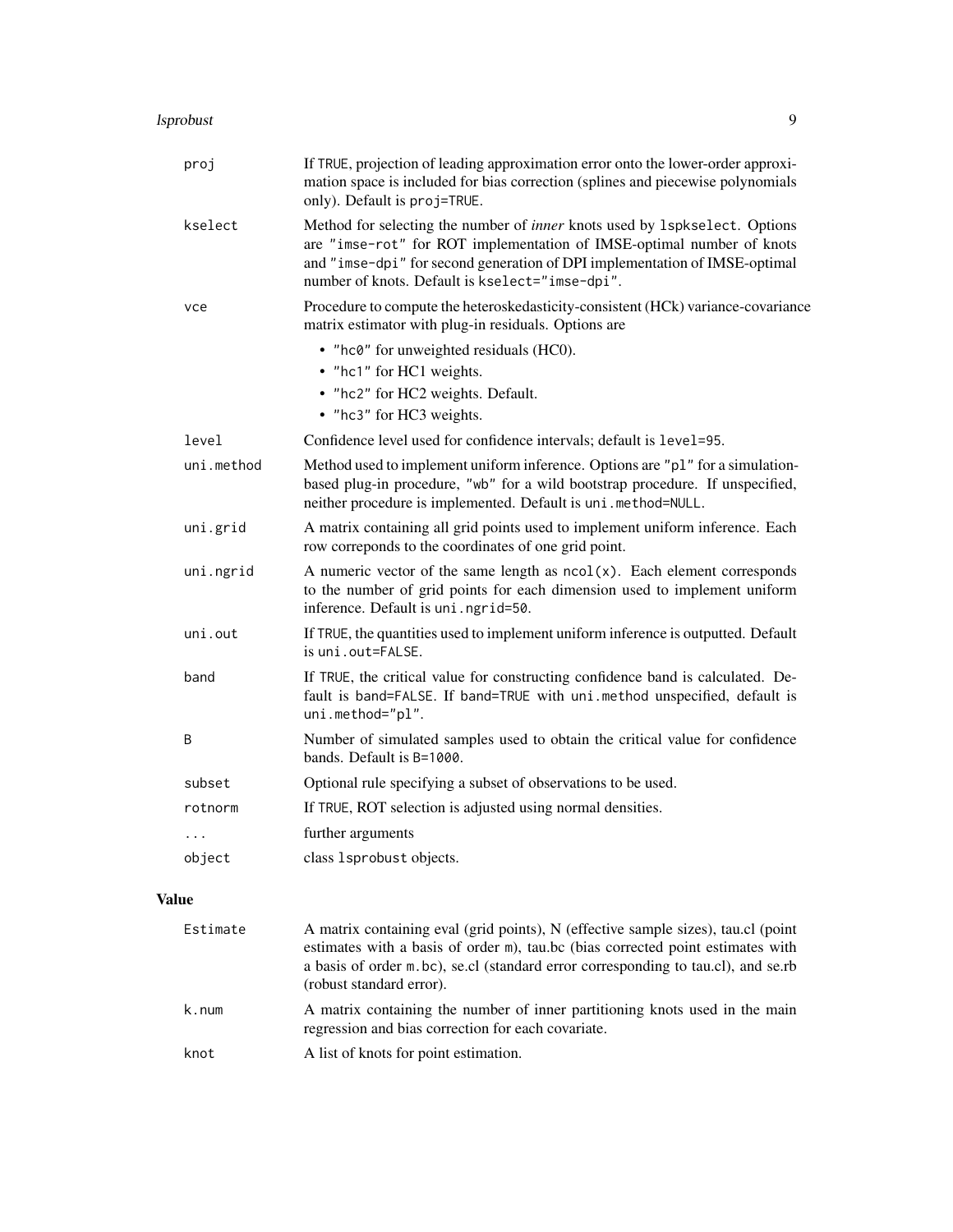#### <span id="page-9-0"></span>10 states and the states of the states of the states of the states of the states of the states of the states of the states of the states of the states of the states of the states of the states of the states of the states o

| bknot      | A list of knots for bias correction.                              |
|------------|-------------------------------------------------------------------|
| sup.cval   | Critical value for constructing confidence band.                  |
| uni.output | A list containing quantities used to implement uniform inference. |
| opt        | A list containing options passed to the function.                 |

#### Methods (by generic)

- print: print method for class "lsprobust"
- summary: summary method for class "lsprobust"

## Author(s)

Matias D. Cattaneo, Princeton University, Princeton, NJ. <cattaneo@princeton.edu>.

Max H. Farrell, University of Chicago, Chicago, IL. <max.farrell@chicagobooth.edu>.

Yingjie Feng (maintainer), Princeton University, Princeton, NJ. < yingjief@princeton.edu>.

#### References

Cattaneo, M. D., and M. H. Farrell (2013): [Optimal convergence rates, Bahadur representation, and](https://sites.google.com/site/nppackages/lspartition/Cattaneo-Farrell_2013_JoE.pdf?attredirects=0) [asymptotic normality of partitioning estimators.](https://sites.google.com/site/nppackages/lspartition/Cattaneo-Farrell_2013_JoE.pdf?attredirects=0) Journal of Econometrics 174(2): 127-143.

Cattaneo, M. D., M. H. Farrell, and Y. Feng (2019a): [Large Sample Properties of Partitioning-Based](https://arxiv.org/abs/1804.04916) [Series Estimators.](https://arxiv.org/abs/1804.04916) Annals of Statistics, forthcoming. arXiv:1804.04916.

Cattaneo, M. D., M. H. Farrell, and Y. Feng (2019b): [lspartition: Partitioning-Based Least Squares](https://arxiv.org/abs/1906.00202) [Regression.](https://arxiv.org/abs/1906.00202) R Journal, forthcoming. arXiv:1906.00202.

Cohen, A., I. Daubechies, and P.Vial (1993): Wavelets on the Interval and Fast Wavelet Transforms. Applied and Computational Harmonic Analysis 1(1): 54-81.

## See Also

[lspkselect](#page-1-1), [lsprobust.plot](#page-10-1), [lsplincom](#page-4-1)

#### Examples

x <- data.frame(runif(500), runif(500)) y <- sin(4\*x[,1])+cos(x[,2])+rnorm(500) est <- lsprobust(y, x) summary(est)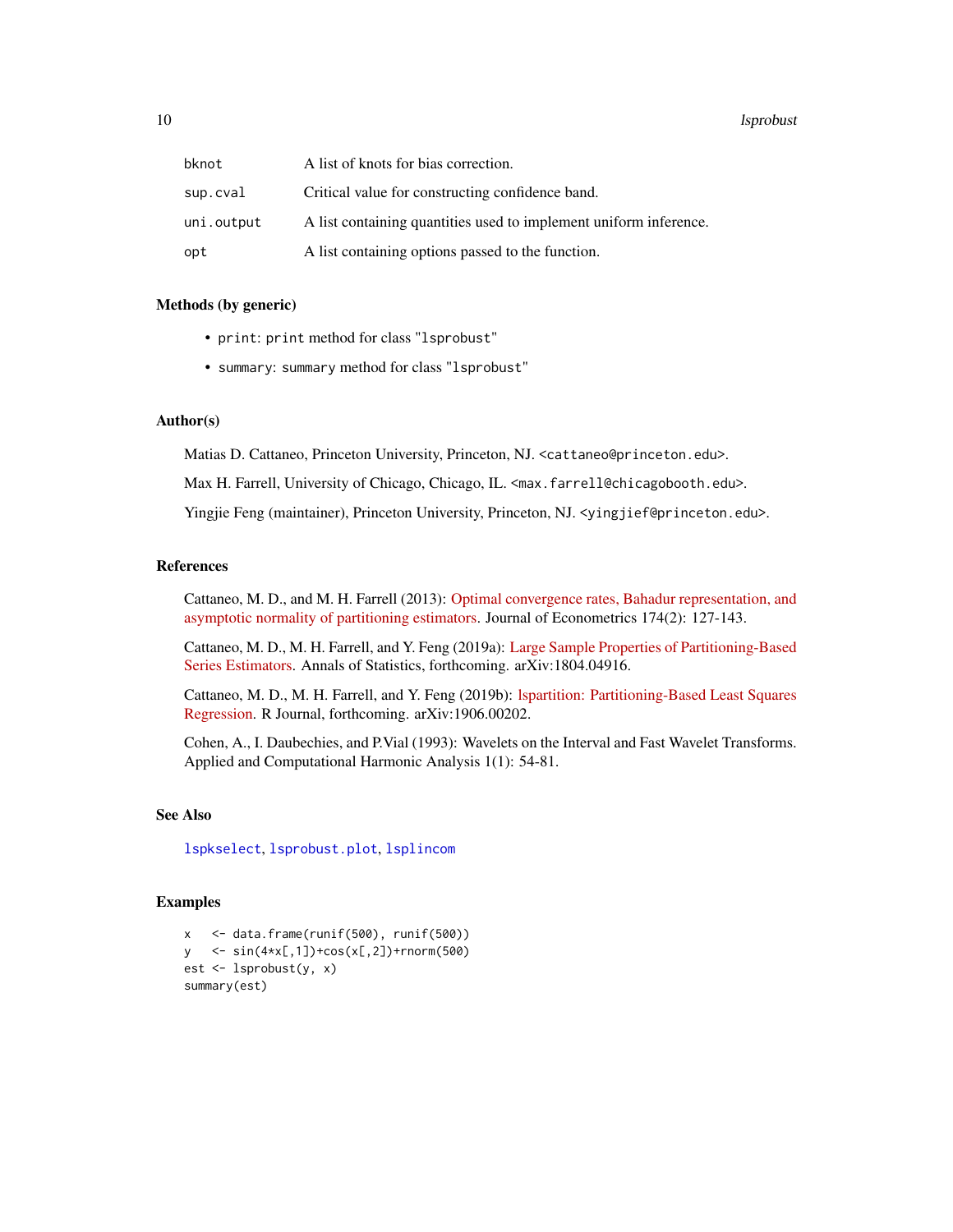#### <span id="page-10-1"></span><span id="page-10-0"></span>Description

lsprobust.plot plots estimated regression functions and confidence regions using the lspartition package. See [Cattaneo and Farrell \(2013\)](https://sites.google.com/site/nppackages/lspartition/Cattaneo-Farrell_2013_JoE.pdf?attredirects=0) and [Cattaneo, Farrell and Feng \(2019a\)](https://arxiv.org/abs/1804.04916) for complete details.

Companion command: [lsprobust](#page-6-1) for partitioning-based least squares regression estimation and inference; [lsprobust.plot](#page-10-1) for plotting results; [lsplincom](#page-4-1) for multiple sample estimation and inference.

A detailed introduction to this command is given in [Cattaneo, Farrell and Feng \(2019b\).](https://arxiv.org/abs/1906.00202)

For more details, and related Stata and R packages useful for empirical analysis, visit [https://](https://sites.google.com/site/nppackages/) [sites.google.com/site/nppackages/](https://sites.google.com/site/nppackages/).

#### Usage

```
lsprobust.plot(..., alpha = NULL, type = NULL, CS = "ci",CStype = NULL, title = "", xlabel = "", ylabel = "",
 lty = NULL, lwd = NULL, lcol = NULL, pty = NULL, pwd = NULL,
 pcol = NULL, CSshade = NULL, CScol = NULL, legendTitle = NULL,
  legendGroups = NULL)
```
#### Arguments

| .         | Objects returned by 1sprobust.                                                                                                                                                                                                                                                                                                                                                                                                                                  |
|-----------|-----------------------------------------------------------------------------------------------------------------------------------------------------------------------------------------------------------------------------------------------------------------------------------------------------------------------------------------------------------------------------------------------------------------------------------------------------------------|
| alpha     | Numeric scalar between 0 and 1, the significance level for plotting confidence<br>regions. If more than one is provided, they will be applied to data series accord-<br>ingly.                                                                                                                                                                                                                                                                                  |
| type      | String, one of "line" (default), "points", "binscatter", "none" or "both",<br>how the point estimates are plotted. If more than one is provided, they will be<br>applied to data series accordingly.                                                                                                                                                                                                                                                            |
| <b>CS</b> | String, type of confidence sets. Options are "ci" for pointwise confidence in-<br>tervals, "cb" for uniform confidence bands, and "all" for both.                                                                                                                                                                                                                                                                                                               |
| CStype    | String, one of "region" (shaded region, default), "line" (dashed lines), "ebar"<br>(error bars), "all" (all of the previous) or "none" (no confidence region), how<br>the confidence region should be plotted. If more than one is provided, they<br>will be applied to data series accordingly. If CS = "all", pointwise confidence<br>intervals are forced to be represented by error bars, and uniform bands are rep-<br>resented by both lines and regions. |
| title     | String, title of the plot.                                                                                                                                                                                                                                                                                                                                                                                                                                      |
| xlabel    | Strings, labels for x-axis.                                                                                                                                                                                                                                                                                                                                                                                                                                     |
| ylabel    | Strings, labels for y-axis.                                                                                                                                                                                                                                                                                                                                                                                                                                     |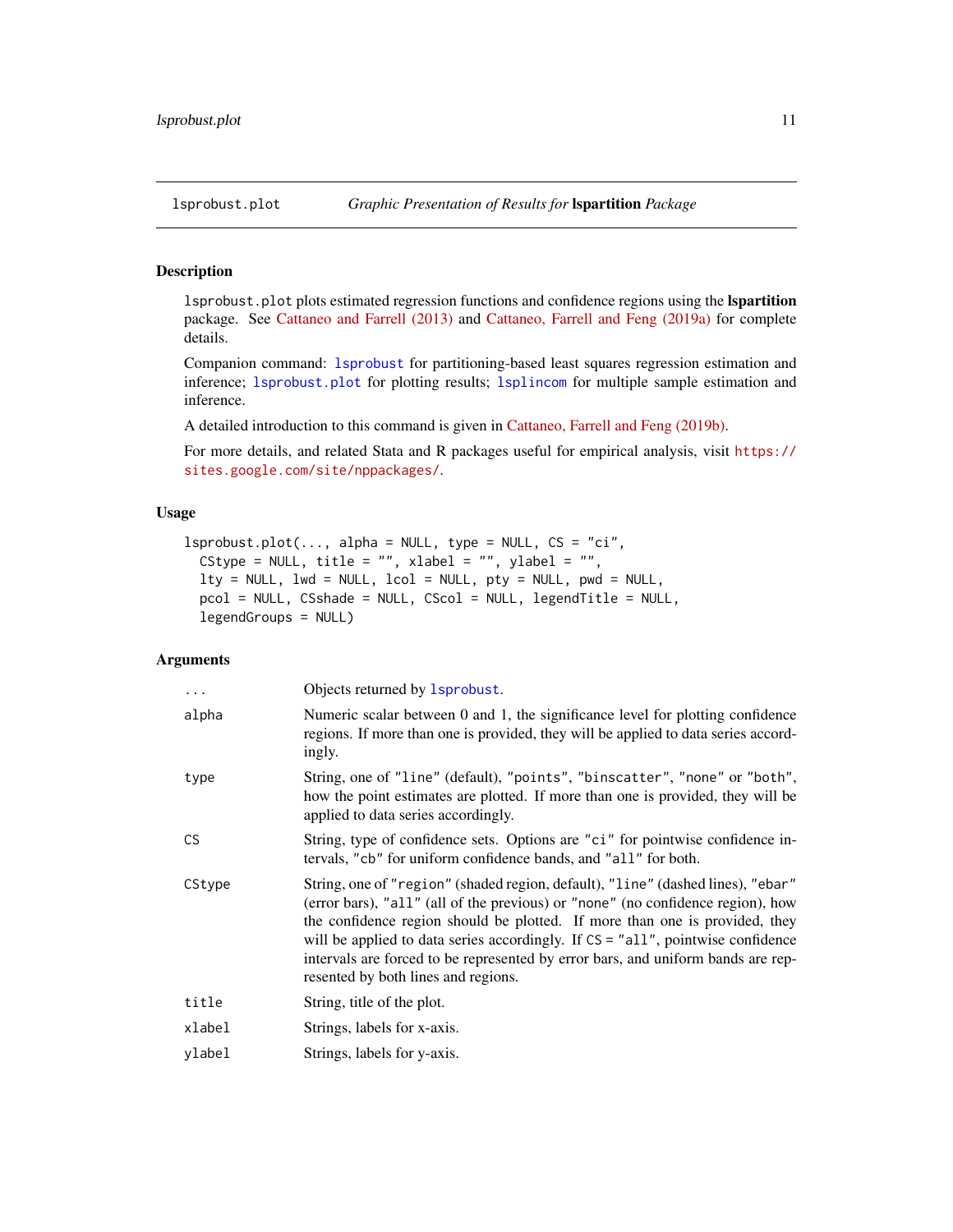<span id="page-11-0"></span>

| $1$ ty       | Line type for point estimates, only effective if type is "line" or "both". 1<br>for solid line, 2 for dashed line, 3 for dotted line. For other options, see the<br>instructions for ggplot2 or par. If more than one is provided, they will be<br>applied to data series accordingly.     |
|--------------|--------------------------------------------------------------------------------------------------------------------------------------------------------------------------------------------------------------------------------------------------------------------------------------------|
| lwd          | Line width for point estimates, only effective if type is "line" or "both".<br>Should be strictly positive. For other options, see the instructions for ggplot2 or<br>par. If more than one is provided, they will be applied to data series accordingly.                                  |
| lcol         | Line color for point estimates, only effective if type is "line" or "both". 1 for<br>black, 2 for red, 3 for green, 4 for blue. For other options, see the instructions<br>for ggplot2 or par. If more than one is provided, they will be applied to data<br>series accordingly.           |
| pty          | Scatter plot type for point estimates, only effective if type is "points" or<br>"both". For options, see the instructions for ggplot2 or par. If more than<br>one is provided, they will be applied to data series accordingly.                                                            |
| pwd          | Scatter plot size for point estimates, only effective if type is "points" or "both".<br>Should be strictly positive. If more than one is provided, they will be applied to<br>data series accordingly.                                                                                     |
| pcol         | Scatter plot color for point estimates, only effective if type is "points" or<br>"both". 1 for black, 2 for red, 3 for green, 4 for blue. For other options, see<br>the instructions for ggplot2 or par. If more than one is provided, they will be<br>applied to data series accordingly. |
| CSshade      | Numeric, opaqueness of the confidence region, should be between 0 (transpar-<br>ent) and 1. Default is 0.2. If more than one is provided, they will be applied to<br>data series accordingly.                                                                                              |
| CScol        | Color for confidence region. 1 for black, 2 for red, 3 for green, 4 for blue.<br>For other options, see the instructions for ggplot2 or par. If more than one is<br>provided, they will be applied to data series accordingly.                                                             |
| legendTitle  | String, title of legend.                                                                                                                                                                                                                                                                   |
| legendGroups | String vector, group names used in legend.                                                                                                                                                                                                                                                 |

#### Details

Companion command: [lsprobust](#page-6-1) for partition-based least-squares regression estimation.

#### Value

A standard [ggplot2](#page-0-0) object is returned, hence can be used for further customization.

#### Author(s)

Matias D. Cattaneo, Princeton University, Princeton, NJ. <cattaneo@princeton.edu>. Max H. Farrell, University of Chicago, Chicago, IL. <max.farrell@chicagobooth.edu>. Yingjie Feng (maintainer), Princeton University, Princeton, NJ. < yingjief@princeton.edu>.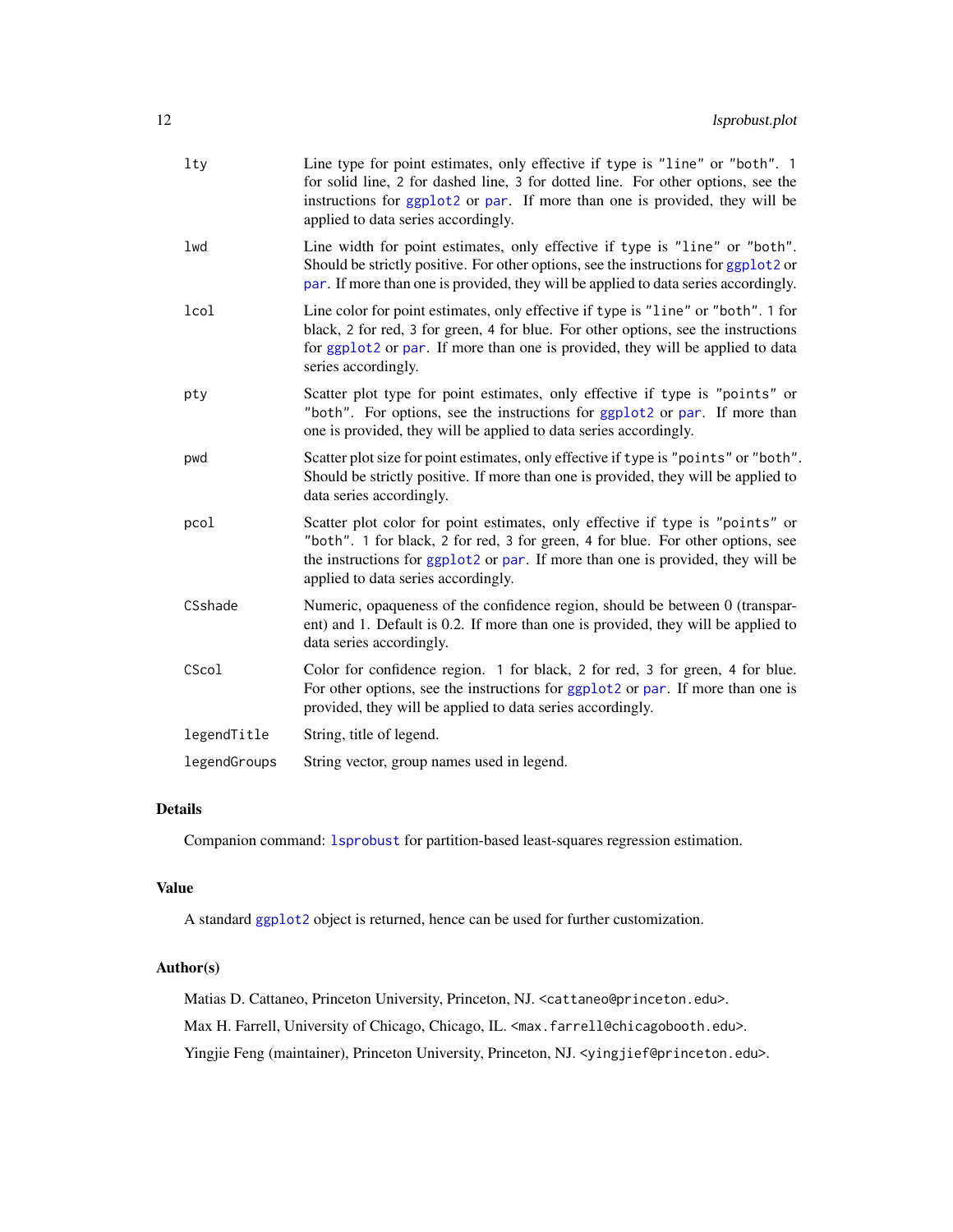## <span id="page-12-0"></span>lsprobust.plot 13

## References

Cattaneo, M. D., M. H. Farrell, and Y. Feng (2019a): [Large Sample Properties of Partitioning-Based](https://arxiv.org/abs/1804.04916) [Series Estimators.](https://arxiv.org/abs/1804.04916) Annals of Statistics, forthcoming. arXiv:1804.04916.

Cattaneo, M. D., M. H. Farrell, and Y. Feng (2019b): [lspartition: Partitioning-Based Least Squares](https://arxiv.org/abs/1906.00202) [Regression.](https://arxiv.org/abs/1906.00202) R Journal, forthcoming. arXiv:1906.00202.

#### See Also

[lsprobust](#page-6-1), [lspkselect](#page-1-1), [lsplincom](#page-4-1), [ggplot2](#page-0-0).

## Examples

```
x <- runif(500)
y <- sin(4*x)+rnorm(500)
est <- lsprobust(y, x)
lsprobust.plot(est)
```